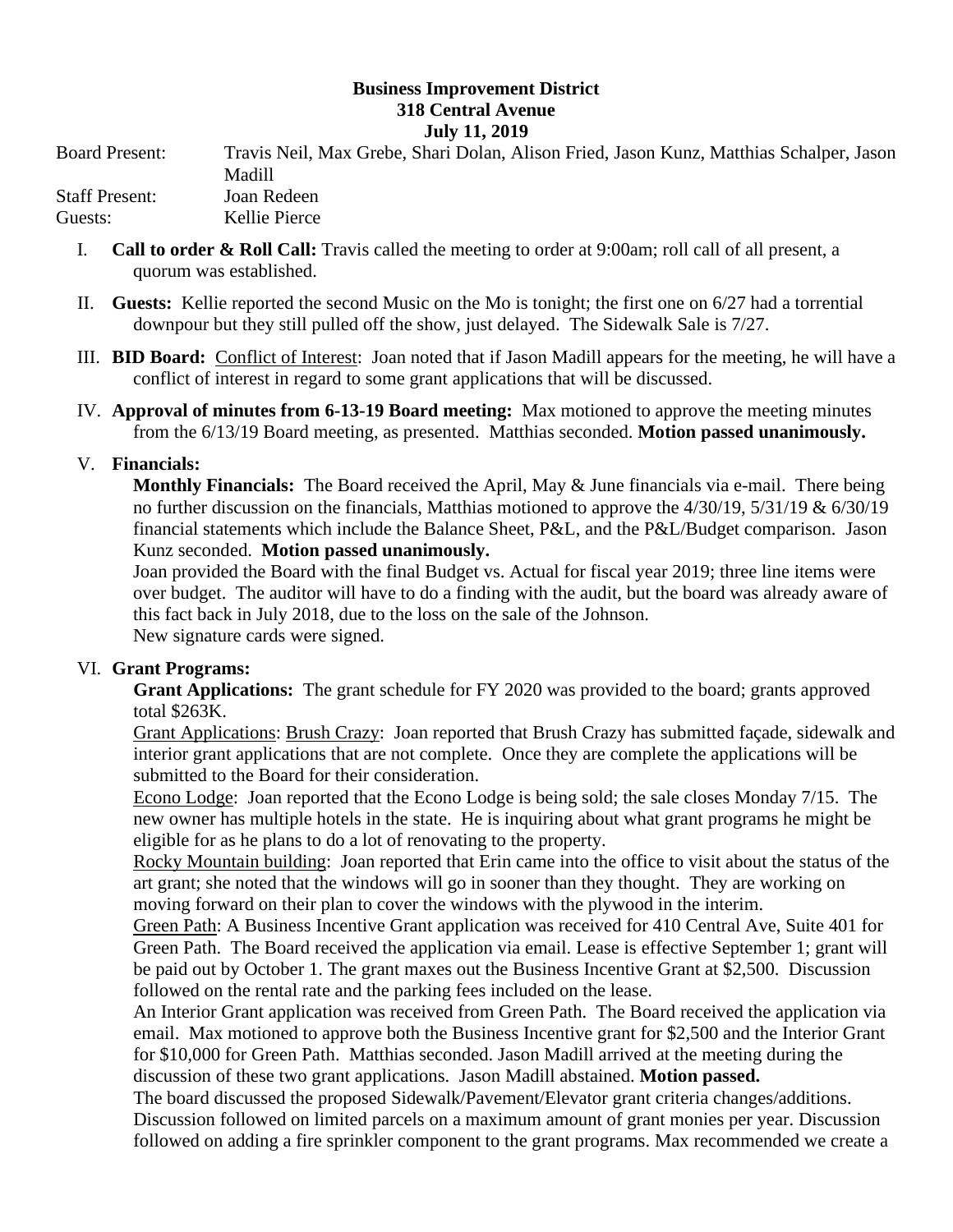Life Safety and Accessibility Grant program that could include elevators, fire sprinklers and ADA improvements. Max will make additional changes/recommendations as discussed. Joan will separate out the Sidewalk/Pavement, as discussed. The Board will continue reviewing as changes are made.

## VII. **Old Business:**

**Beautification:** Flags: Joan shared the new Downtown flag with the board, the flags were created and ordered with Jason Kunz. They will be put out today because there is a Music on the Mo event tonight. Discussion followed on individual property owners and/or business owners that might want flags.

Mural Festival: Joan reported on the planning status of the Mural Festival. The Artist Workshop will be held on Friday 8/23; the mural installations will launch in conjunction with the Night Market that evening. On Saturday 8/24, there will be tours provided at 11am, 1pm and 3pm; the tours will show current works of art, and the murals as they are being installed. The tours will start in Davidson Plaza with Charlie Russell sharing his history; we'll venture over to CHJW and see the Paris Gibson mural and Paris Gibson will share some history; they'll then walk to a mural being installed; followed by more art that already exists, etc. The 11am tour will end at Celtic Cowboy, the 1pm tour will end at Mighty Mo and the 3pm tour will end at Enbar. Cameron has provided three options for managing the mural installation. The Board liked Option 1 for \$25K with Cameron installing one mural, bringing one additional professional to town to install one mural and Cameron would work with three local artists to install one mural. The Board did ask that one additional mural be included in the price, with Cameron working with another local artist or group of artists to create this final mural, putting the total murals installed at four with two professionals and two Montana made murals. Jason Kunz suggested that Mighty Mo and/or Enbar have portable drink stations set up at the location of mural installation. Discussion followed on alcohol consumption on the street; Joan will visit with Mighty Mo and Enbar about the possibility. Joan noted that she is going to go public with the Artist Application; then the property owner application will be sent out. Discussion followed on property owners paying a portion so the fund to do this project can be increased. Cameron will be very involved in selection of both the artists and the properties. Photographs of the location of any potential mural will need to be submitted by property owners. Discussion followed on sealing the murals; it was suggested that the property owner be held responsible for sealing their mural. Joan pointed out that Dragonfly's murals consist of four separate murals, so asking Cameron to create four murals would look similar to that – the point was made that Dragonfly is not considered one mural. Discussion followed on fund raising; one individual has already reached out inquiring about making a donation. One source of income will be the tours; corporate sponsors were discussed and access to forklifts. Discussion followed on setting up a website; the estimate for a new website is \$3-\$5K; it was decided to add this to our existing website, due to costs involved as the Board would rather put the funds into murals. Jason Kunz recommended that once a name is decided upon for the event the BID purchases the domain name. Joan informed the Board of the goal for next year, with the artists festival in Gibson Park or on Central Ave with artists creating art and selling their art as they create. Trash Enclosures: Joan reported that there is one high school student that is ready to move forward on installation on one trash enclosure; the goal is to do three this summer total. Once these are completed, we'll have a handle on the costs related to doing them and can budget accordingly. **BID Insurance:** Joan informed the board that the BID's insurance agent, Dean Boyle, has retired. He has transferred our policies to Cogswell; Cogswell came into the office to introduce themselves and have agreed to join DGFA so that they can serve as the BID's insurance agent. In addition, last month we discussed the City attorney's recommendations for BID insurance levels in regard to liability with our grant programs. The City attorney had recommended that our insurance is set at \$1M per claim and \$2M per aggregate. Our insurance agent has acknowledged that we meet this requirement.

The City has been invoiced for the insurance for the period lighting.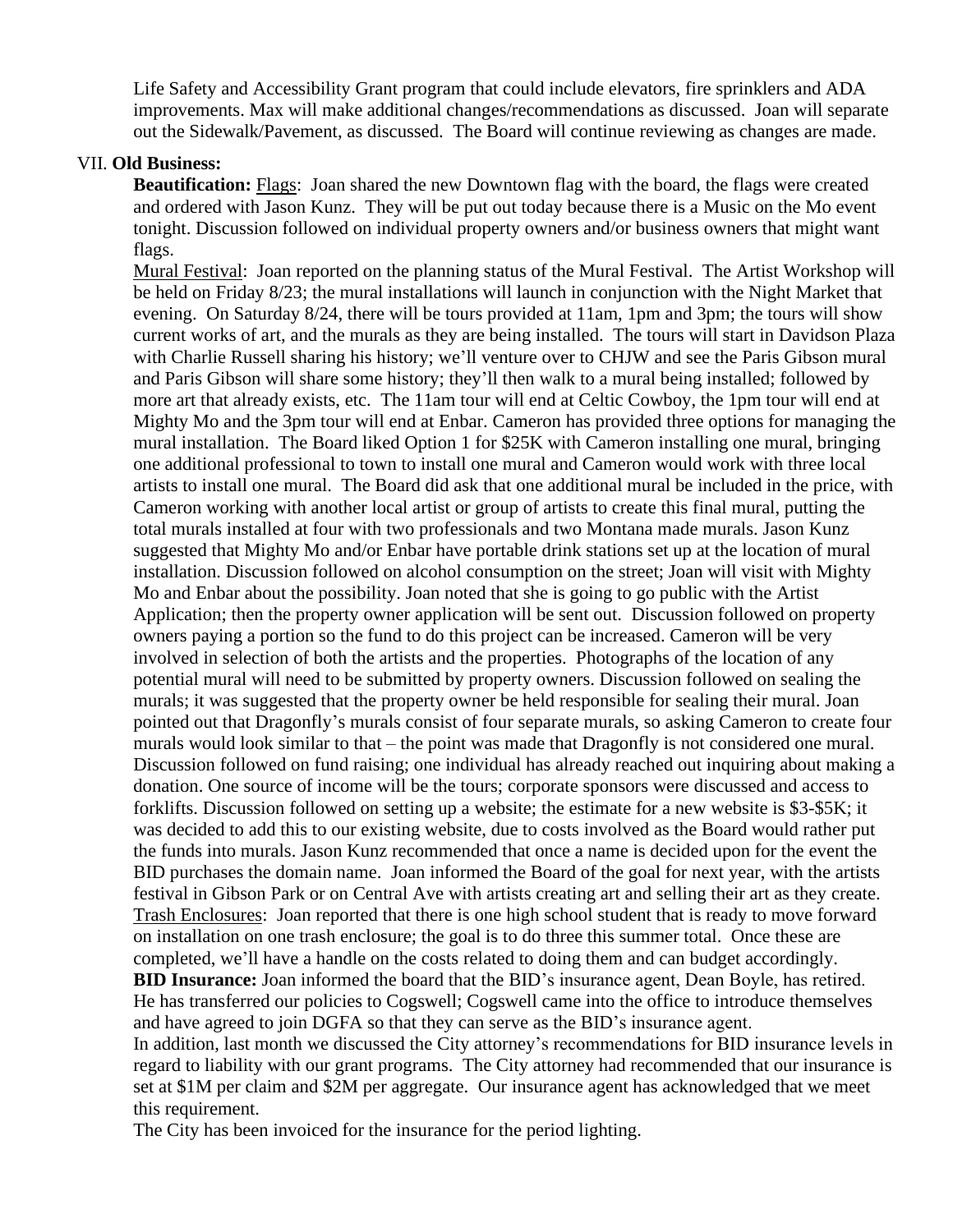Our lease calls for levels of \$2M of liability and fire & hazard insurance of \$2M. Our agent has pointed out to us that we are at \$1M. Our landlord has received the Certificate of Insurance and if he has a question, he can let us know.

A letter was written by Cogswell to turn our Montana State Fund policy over to them. Shari motioned to approve Travis signing the letter to Montana State Fund. Matthias seconded. **Motion passed unanimously.** 

**Downtown Great Falls Association:** Reported above under Guests.

**Downtown Partnership:** Microvisioning: Joan reported that the Microvisioning process was awarded to LPW and will be moving forward. The Board was reminded there will be public charettes, opportunities for the public to provide input during this process.

Traffic Signal Boxes: The deadline for TSB's is tomorrow 7/12; one submission has been received, so far.

Staffing: Joan reminded the Board that the BID budget staff was increased by \$25K to accommodate for staffing to be hired by DDP, with contributions of funding from other entities. GFDA is going to be providing some funding to put toward this staff person, as well. The individual will be tasked with economic development within the Downtown Master Plan boundaries. Joan noted that she will be meeting with Brett Doney on 7/22 to figure out how this work out; GFDA was drafting a job description.

**Downtown Safety Alliance:** Joan informed the Board that no letter was sent to Chief Bowen in regard to the seasonal volunteer program. The volunteer program has been virtually non-existent this month. Joan noted that she does not wish to see the BID write letters for every single issue, as we would start to be ignored. During the Safety Alliance meeting, the group was informed that the seasonal volunteer program is no longer soliciting for additional volunteers this summer. The Board noted their disappointment about the program this summer, or lack thereof. The DSA is looking for ideas for a new project, one suggestion made by a DSA member is an active procedure training for downtown. Joan reported that the Sergeant Munkres and his team have been very visible and are making progress.

**Old Montana Power building:** Joan shared Charlie Byrne's answers to questions the BID inquired about last month; Charlie is willing to donate the building to a non-profit; the roof replacement could be as high as \$120, bids were last received in 2017 and did not include abatement; there is lead based paint; HVAC, new windows, restrooms, and the elevator are just a few of the improvements needed. The parking lot is also owned by Charlie and he is not willing to sell that lot, but he might consider leasing some spaces to someone with the Old MT Power building. It was noted that this property might be included in a block that is done in the microvisioning process. The Board did note that another entity that has experience should tackle the donation component to this, if it comes to that. **Parking Commission:** Joan reported that the new rates went into effect on 7/1; there was no parking commission meeting in June and if one is held in July it will be next week when Joan is out on vacation.

**Personnel:** Joan reported that she will be out of the office  $7/14$  to  $7/21$  on vacation.

**Urban Art Project:** Joan reminded the Board that Cortni Harant was present last month to bring everyone up to date on the UAP. Max motioned to approve the BID's annual \$2,000 donation to the UAP. Jason Madill seconded. **Motion passed unanimously.** 

**Work Plan 2019:** Joan reported that the BID Budget and Work Plan for FY20 will be approved by the City Commission on 7/16. Max will be attending the Commission meeting on behalf of the BID. Joan noted that she attended the Commission meeting on 7/2 and read her annual report to the Commissioners and informed them that she would not be present on 7/16.

VIII. **New Business:** Barbara Wold visit: Joan reminded the Board of the conversation last month in regard to Barbara Wold's visit this fall. GFDA had inquired if the BID wished to sponsor any portion